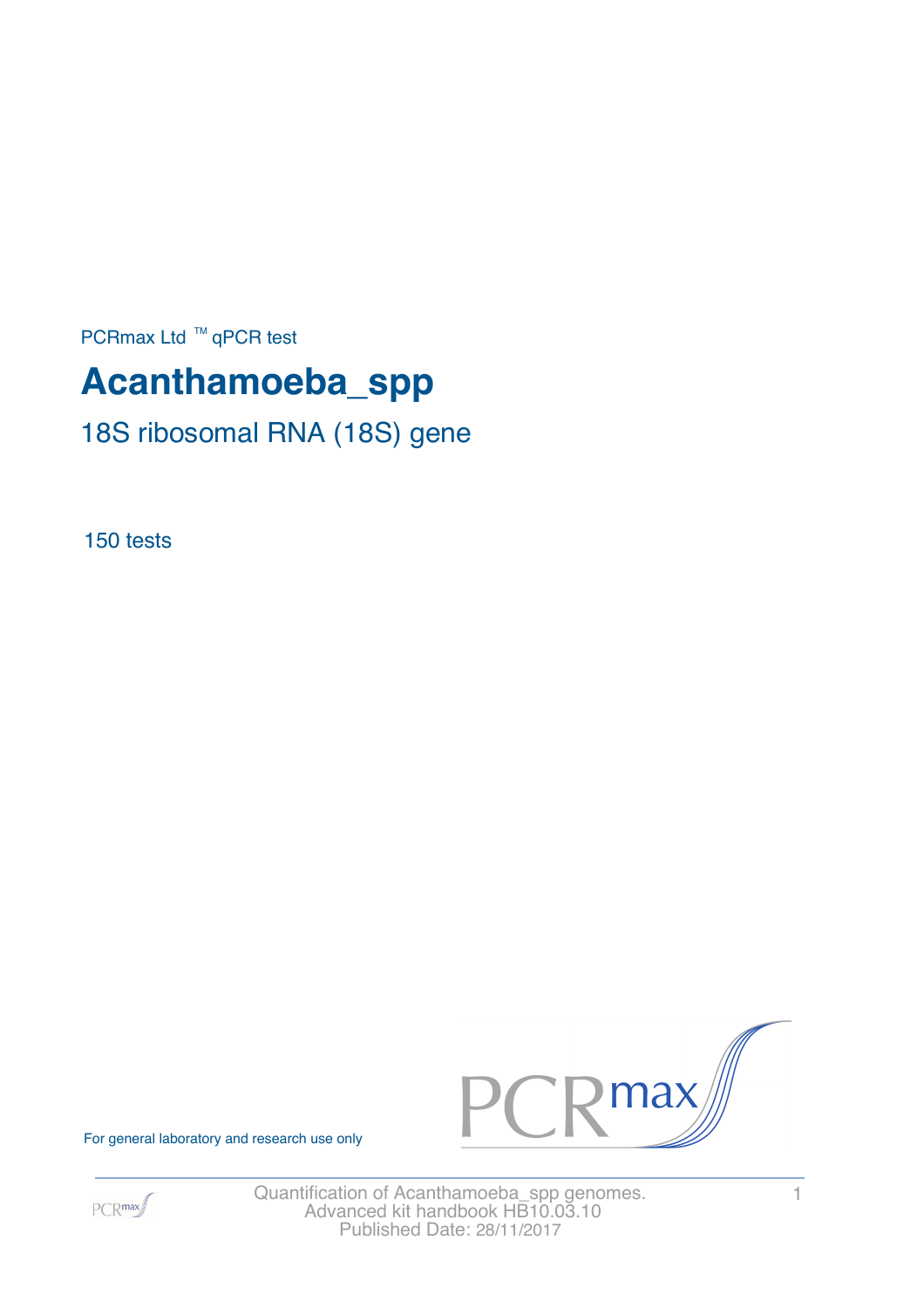### Introduction to Acanthamoeba\_spp

Acanthamoeba is a genus of amoeba containing both free-living and parasitic species. The free-living species are bacterivores gaining nutrients and energy from bacterial consumption and the parasitic species infect animals, sometimes causing disease. Species of this genus are single-celled organisms ranging in size from 15 to 35um in length, with a flexible cell wall allowing for shape changes from round or oval to triangular. There are two stages to the Acanthamoeba life cycle: cysts and trophozoites which are infectious to animals and can cause cutaneous infections, encephalitis or keratitis.

Breaks in the skin provide Acanthamoeba species access to the host body where they can cause a localised infection or spread via the blood to organs or the central nervous system. Infection triggers an immune response which can cause neuronal damage which may be fatal. Cysts can also enter the body by inhalation and once within the airways transforms to the next stage of its life cycle. The cyst wall disappears, the nucleus divides twice and the protozoan enters the infectious, trophozoite stage. Trophozoites replicate by mitosis and later develop into a new cyst with a glycogen vacuole and outer wall which is capable of infecting new hosts.

Infections of the skin or organs are generally seen in individuals with weakened immune systems and so are rare. Granulomatus Encephalitis can result in symptoms including headaches, fever, seizures and altered mental state leading to coma and death within several months of infection.

Infection of the eye is seen in individuals with fully functioning immune systems and most commonly in individuals who wear contact lenses. The infection results in keratitis which can cause permanent blindness. Symptoms of this infection include eyes pain, blurred vision and sensitivity to light.

Antimicrobial treatment can only offer limited success in treatment of infection due to the toughness of the cyst.

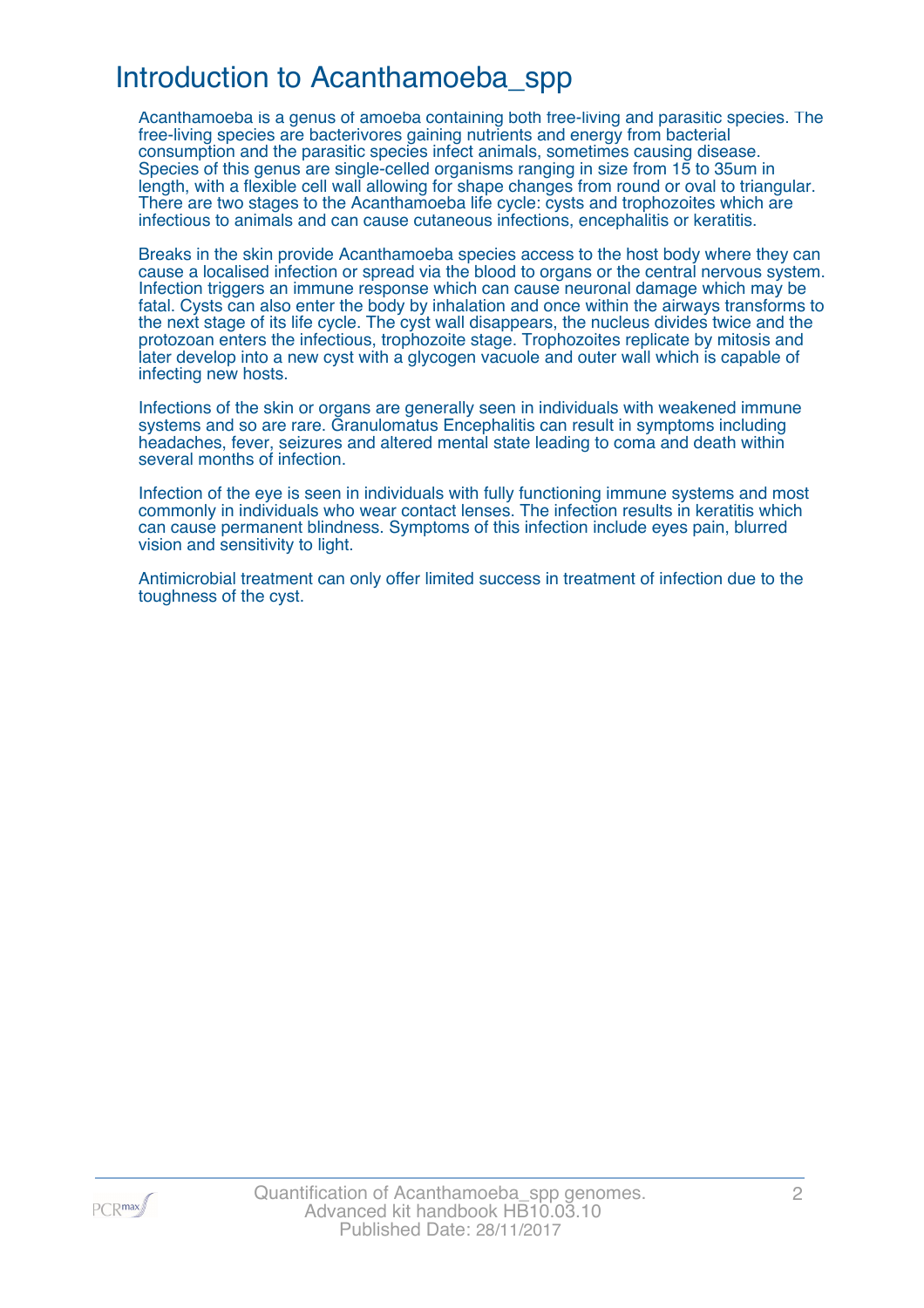

The PCR Max qPCR Kit for Acanthamoeba\_spp (Acanthamoeba\_spp) genomes is designed for the in vitro quantification of Acanthamoeba\_spp genomes. The kit is designed to have the broadest detection profile possible whilst remaining specific to the Acanthamoeba\_spp genome.

The primers and probe sequences in this kit have 100% homology with a broad range of Acanthamoeba\_spp sequences based on a comprehensive bioinformatics analysis.

Our kit for Acanthamoeba\_spp has been designed for the specific and exclusive in vitro quantification of this genus . The 18S ribosomal gene, is the ideal target to achieve a broad based detection profile for all species within this genus. The primers and probe sequences in this kit have 100% homology with a broad range of clinically relevant reference sequences based on a comprehensive bioinformatics analysis. Other closely related species are not detected.

If you require further information, or have a specific question about the detection profile of this kit then please send an e.mail to CPtechsupport@coleparmer.com and our bioinformatics team will answer your question.

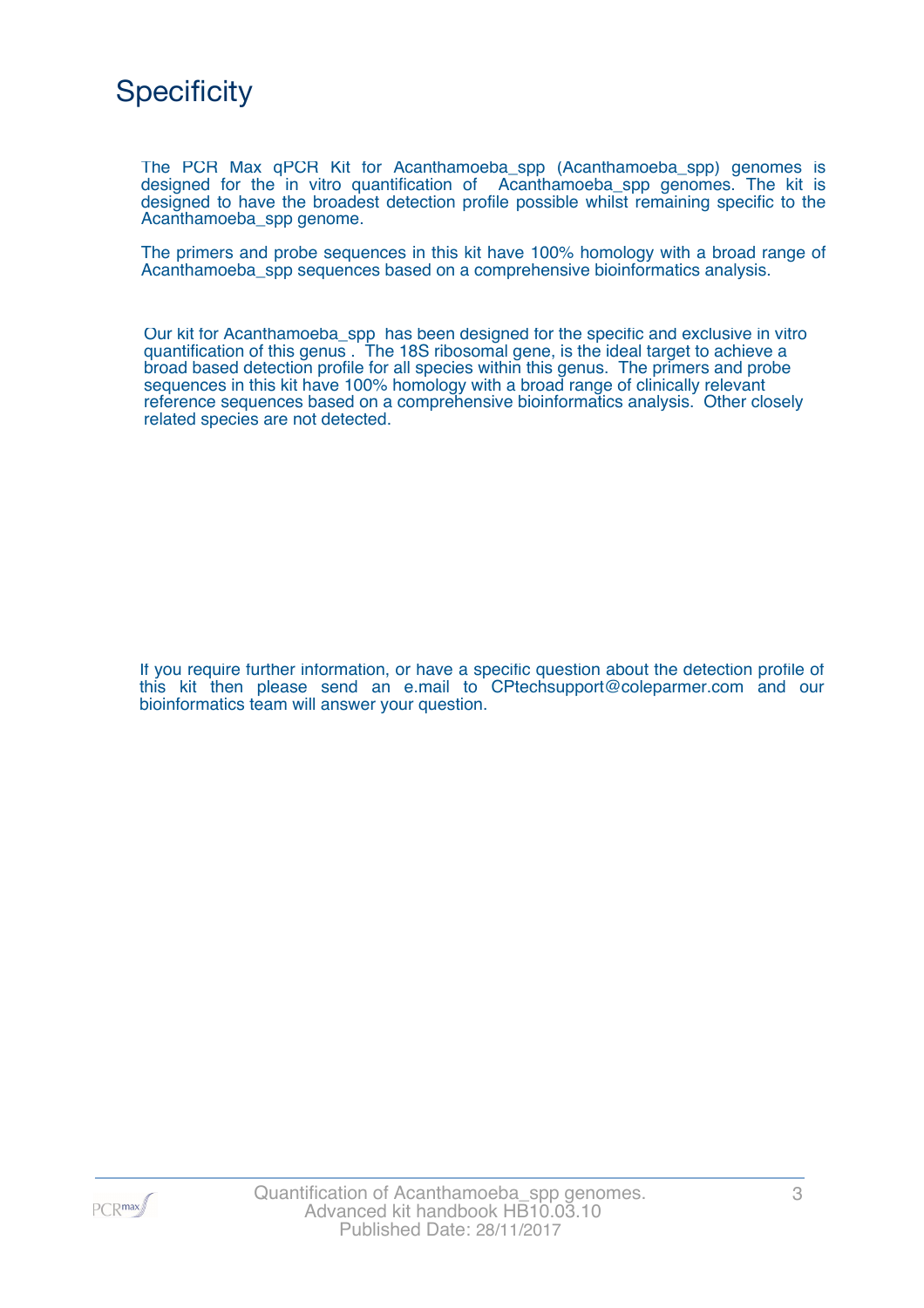### Kit contents

- **Acanthamoeba\_spp specific primer/probe mix (150 reactions BROWN)** FAM labelled
- **Acanthamoeba\_spp positive control template (for Standard curve RED)**
- **Internal extraction control primer/probe mix (150 reactions BROWN)** VIC labelled as standard
- **Internal extraction control DNA (150 reactions BLUE)**
- **Endogenous control primer/probe mix (150 reactions BROWN)** FAM labelled
- **RNase/DNase free water (WHITE)** for resuspension of primer/probe mixes
- **Template preparation buffer (YELLOW)** for resuspension of and internal extraction control template, positive control template and standard curve preparation

# Reagents and equipment to be supplied by the user

#### **Real-time PCR Instrument**

#### **DNA extraction kit**

This kit is designed to work well with all processes that yield high quality DNA with minimal PCR inhibitors.

#### **Lyophilised 2X qPCR Master Mix**

This kit is designed to be compatible with all commercially available master mixes that run with standard cycling conditions.

**Pipettors and Tips**

**Vortex and centrifuge**

#### **Thin walled 1.5 ml PCR reaction tubes**

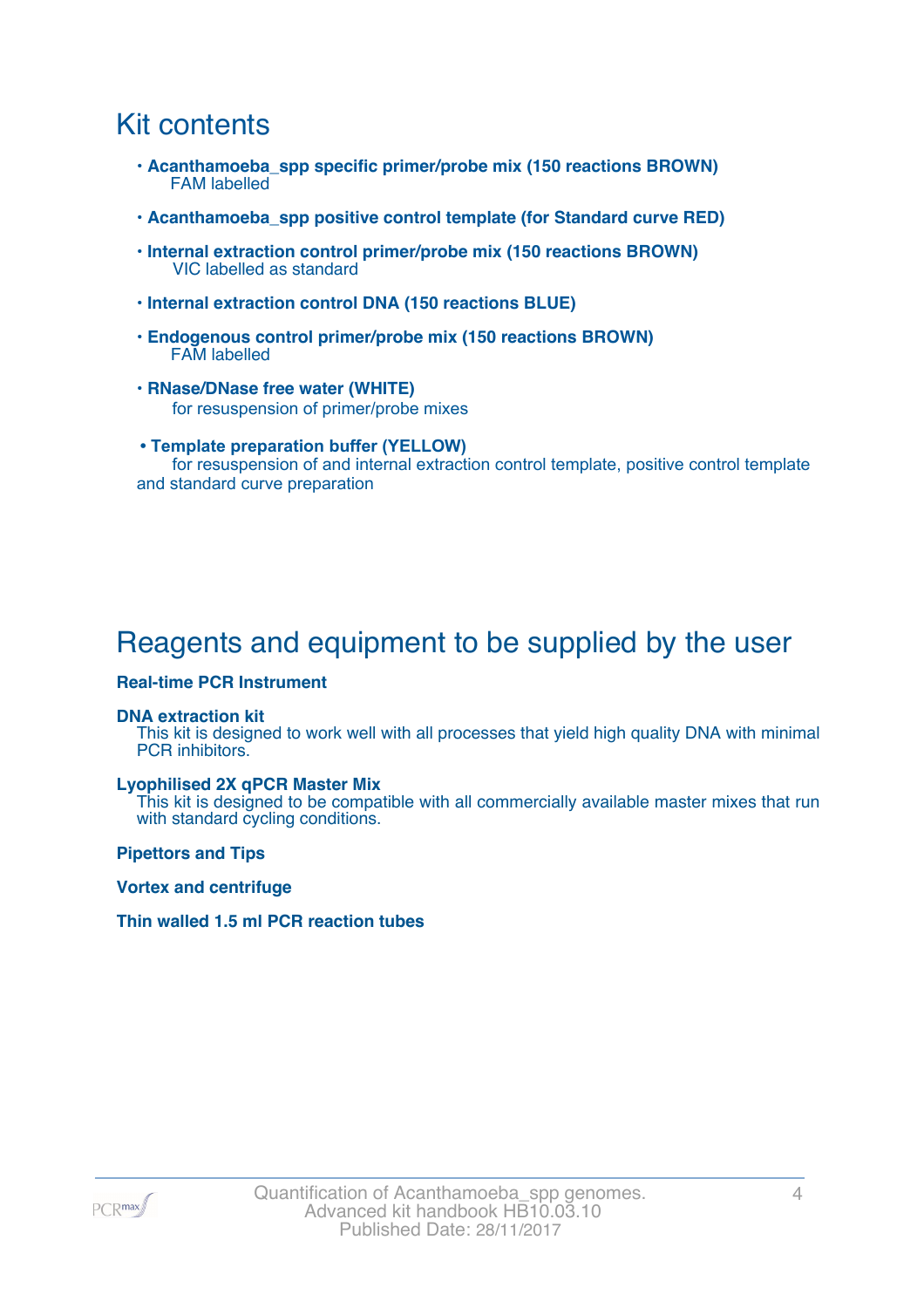### Kit storage and stability

This kit is stable at room temperature but should be stored at -20°C on arrival. Once the lyophilised components have been resuspended they should not be exposed to temperatures above -20ºC for longer than 30 minutes and unnecessary repeated freeze/thawing should be avoided. The kit is stable for six months from the date of resuspension under these circumstances.

If a standard curve dilution series is prepared this can be stored frozen for an extended period. If you see any degradation in this serial dilution a fresh standard curve can be prepared from the positive control.

PCRmax does not recommend using the kit after the expiry date stated on the pack.

### Suitable sample material

All kinds of sample material suited for PCR amplification can be used. Please ensure the samples are suitable in terms of purity, concentration, and DNA integrity (An internal PCR control is supplied to test for non specific PCR inhibitors). Always run at least one negative control with the samples. To prepare a negative-control, replace the template DNA sample with RNase/DNase free water.

### Dynamic range of test

Under optimal PCR conditions PCRmax Acanthamoeba\_spp detection kits have very high priming efficiencies of >95% and can detect less than 100 copies of target template.

### Notices and disclaimers

This product is developed, designed and sold for research purposes only. It is not intended for human diagnostic or drug purposes or to be administered to humans unless clearly expressed for that purpose by the Food and Drug Administration in the USA or the appropriate regulatory authorities in the country of use. During the warranty period Master Mix detection kits allow precise and reproducible data recovery combined with excellent sensitivity. For data obtained by violation to the general GLP guidelines and the manufacturer's recommendations the right to claim under guarantee is expired. PCR is a proprietary technology covered by several US and foreign patents. These patents are owned by Roche Molecular Systems Inc. and have been sub-licensed by PE Corporation in certain fields. Depending on your specific application you may need a license from Roche or PE to practice PCR. Additional information on purchasing licenses to practice the PCR process may be obtained by contacting the Director of Licensing at Roche Molecular Systems, 1145 Atlantic Avenue, Alameda, CA 94501 or Applied Biosystems business group of the Applera Corporation, 850 Lincoln Centre Drive, Foster City, CA 94404. In addition, the 5' nuclease assay and other homogeneous amplification methods used in connection with the PCR process may be covered by U. S. Patents 5,210,015 and 5,487,972, owned by Roche Molecular Systems, Inc, and by U.S. Patent 5,538,848, owned by The Perkin-Elmer Corporation.

# **Trademarks**

#### Master Mix™ is a trademark of Cole-Parmer Ltd.

The PCR process is covered by US Patents 4,683,195, and 4,683,202 and foreign equivalents owned by Hoffmann-La Roche AG. BI, ABI PRISM® GeneAmp® and MicroAmp® are registered trademarks of the Applera Genomics (Applied Biosystems Corporation). BIOMEK® is a registered trademark of Beckman Instruments, Inc.; iCycler™ is a registered trademark of Bio-Rad Laboratories, Rotor-Gene is a trademark of Corbett Research. LightCycler™ is a registered trademark of the Idaho Technology Inc. GeneAmp®, TaqMan® and AmpliTaqGold® are registered trademarks of Roche Molecular Systems, Inc., The purchase of the Master Mix reagents cannot be construed as an authorization or implicit license to practice PCR under any patents held by Hoffmann-LaRoche Inc.

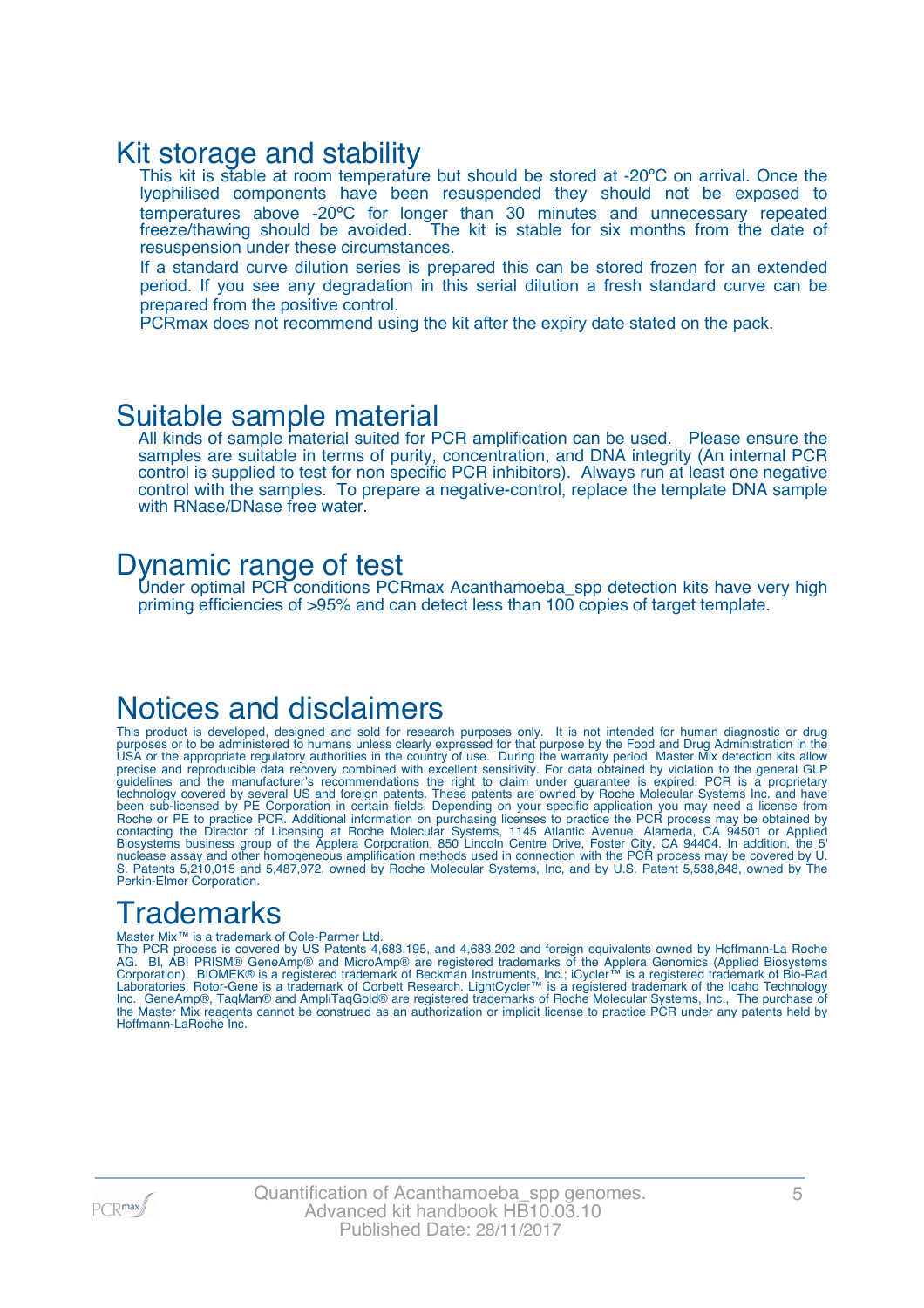### Principles of the test

#### **Real-time PCR**

A Acanthamoeba\_spp specific primer and probe mix is provided and this can be detected through the FAM channel.

The primer and probe mix provided exploits the so-called TaqMan® principle. During PCR amplification, forward and reverse primers hybridize to the Acanthamoeba\_spp DNA. A fluorogenic probe is included in the same reaction mixture which consists of a DNA probe labeled with a 5`-dye and a 3`-quencher. During PCR amplification, the probe is cleaved and the reporter dye and quencher are separated. The resulting increase in fluorescence can be detected on a range of real-time PCR platforms.

#### **Positive control**

For copy number determination and as a positive control for the PCR set up, the kit contains a positive control template. This can be used to generate a standard curve of Acanthamoeba\_spp copy number / Cq value. Alternatively the positive control can be used at a single dilution where full quantitative analysis of the samples is not required. Each time the kit is used, at least one positive control reaction must be included in the run. A positive result indicates that the primers and probes for detecting the target Acanthamoeba\_spp gene worked properly in that particular experimental scenario. If a negative result is obtained the test results are invalid and must be repeated. Care should be taken to ensure that the positive control does not contaminate any other kit component which would lead to false-positive results. This can be achieved by handling this component in a Post PCR environment. Care should also be taken to avoid crosscontamination of other samples when adding the positive control to the run. This can be avoided by sealing all other samples and negative controls before pipetting the positive control into the positive control well.

#### **Negative control**

To validate any positive findings a negative control reaction should be included every time the kit is used. For this reaction the RNase/DNase free water should be used instead of template. A negative result indicates that the reagents have not become contaminated while setting up the run.

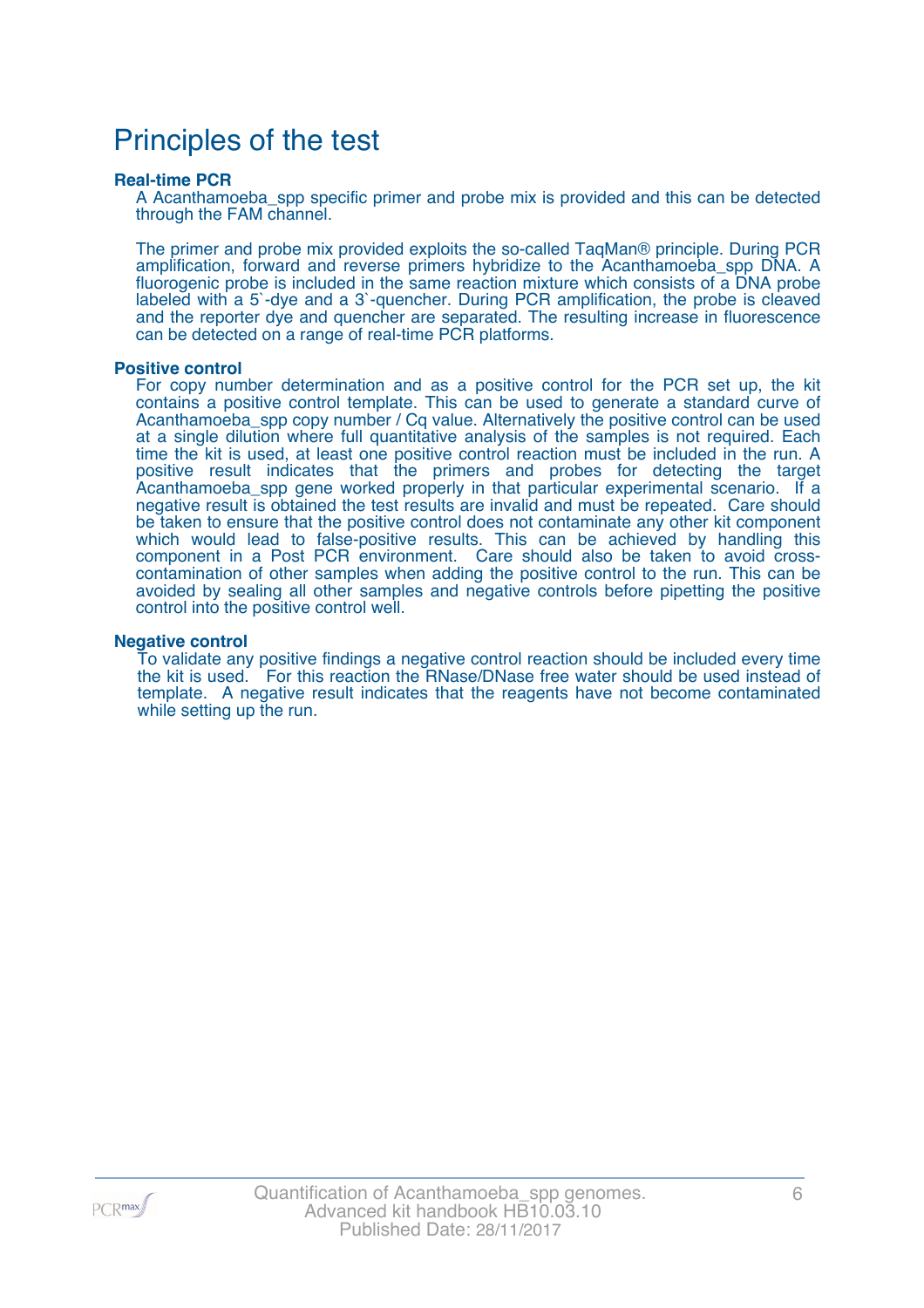#### **Internal DNA extraction control**

When performing DNA extraction, it is often advantageous to have an exogenous source of DNA template that is spiked into the lysis buffer. This control DNA is then co-purified with the sample DNA and can be detected as a positive control for the extraction process. Successful co-purification and real-time PCR for the control DNA also indicates that PCR inhibitors are not present at a high concentration.

A separate primer and probe mix are supplied with this kit to detect the exogenous DNA using real-time PCR. The primers are present at PCR limiting concentrations which allows multiplexing with the target sequence primers. Amplification of the control DNA does not interfere with detection of the Acanthamoeba\_spp target DNA even when present at low copy number. The Internal control is detected through the VIC channel and gives a Cq value of 28+/-3.

#### **Endogenous control**

To confirm extraction of a valid biological template, a primer and probe mix is included to detect an endogenous gene. Detection of the endogenous control is through the FAM channel and it is NOT therefore possible to perform a multiplex with the Acanthamoeba\_spp primers. A poor endogenous control signal may indicate that the sample did not contain sufficient biological material.

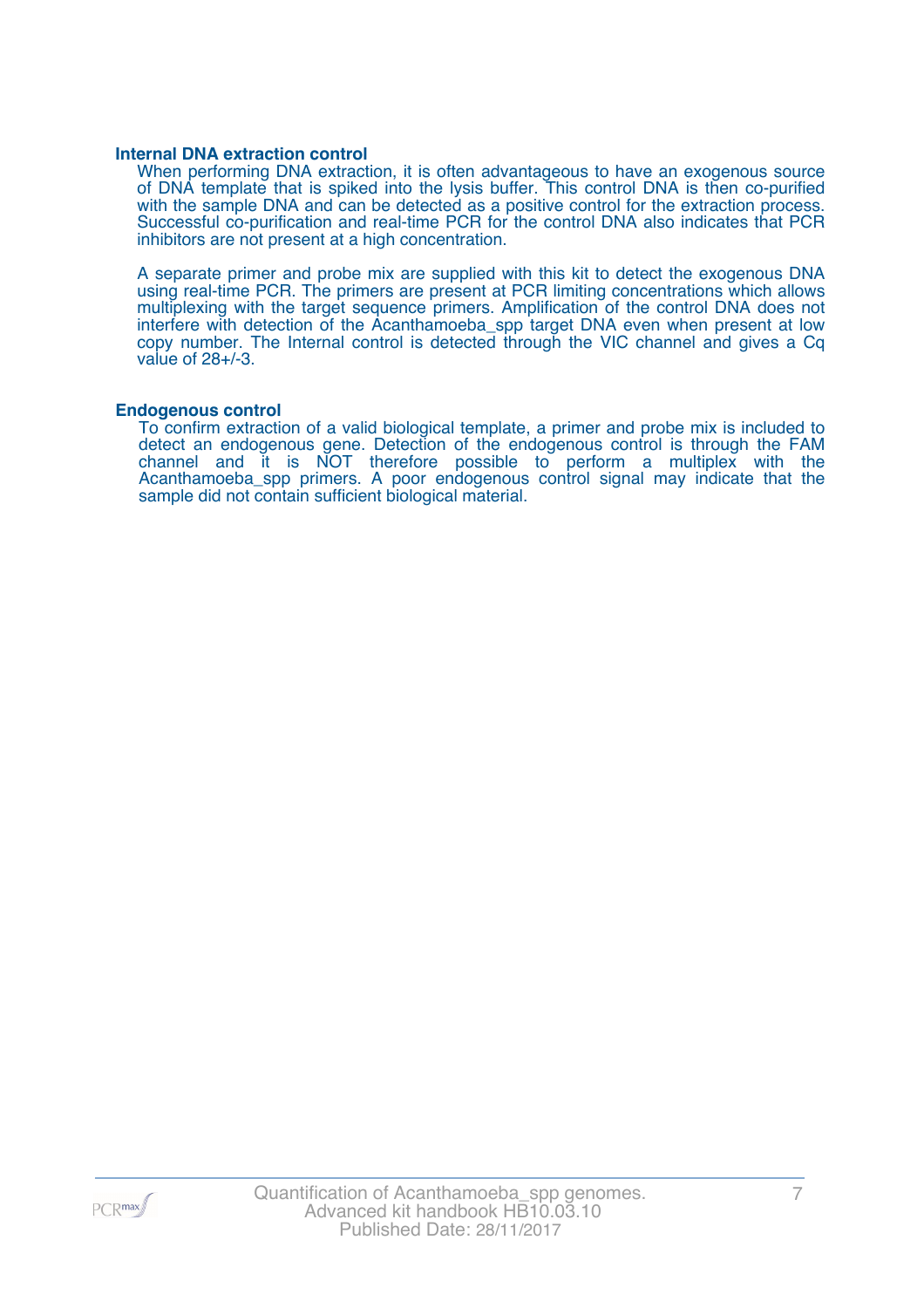### Resuspension Protocol

To minimize the risk of contamination with foreign DNA, we recommend that all pipetting be performed in a PCR clean environment. Ideally this would be a designated PCR lab or PCR cabinet. Filter tips are recommended for all pipetting steps.

- **1. Pulse-spin each tube in a centrifuge before opening.** This will ensure lyophilised primer and probe mix is in the base of the tube and is not spilt upon opening the tube.
- **2. Resuspend the primer/probe mixes in the RNase/DNase free water supplied, according to the table below:**

To ensure complete resuspension, vortex each tube thoroughly.

| Component - resuspend in water                       | Volume  |
|------------------------------------------------------|---------|
| <b>Pre-PCR pack</b>                                  |         |
| Acanthamoeba_spp primer/probe mix (BROWN)            | 165 µl  |
| Internal extraction control primer/probe mix (BROWN) | $165$ µ |
| Endogenous control primer/probe mix (BROWN)          | 165 ul  |

**3. Resuspend the internal control template and positive control template in the template preparation buffer supplied, according to the table below:** To ensure complete resuspension, vortex the tube thoroughly.

| Component - resuspend in template preparation buffer |          |  |
|------------------------------------------------------|----------|--|
| <b>Pre-PCR heat-sealed foil</b>                      |          |  |
| Internal extraction control DNA (BLUE)               | $600$ µ  |  |
| <b>Post-PCR heat-sealed foil</b>                     |          |  |
| Acanthamoeba spp Positive Control Template (RED) *   | $500$ µl |  |

\* This component contains high copy number template and is a VERY significant contamination risk. It must be opened and handled in a separate laboratory environment, away from the other components.

### DNA extraction

The internal extraction control DNA can be added either to the DNA lysis/extraction buffer or to the DNA sample once it has been resuspended in lysis buffer.

**DO NOT add the internal extraction control DNA directly to the unprocessed biological sample as this will lead to degradation and a loss in signal.**

- **1. Add 4µl of the Internal extraction control DNA (BLUE) to each sample in DNA lysis/extraction buffer per sample.**
- **2. Complete DNA extraction according to the manufacturers protocols.**

PCR<sub>max</sub>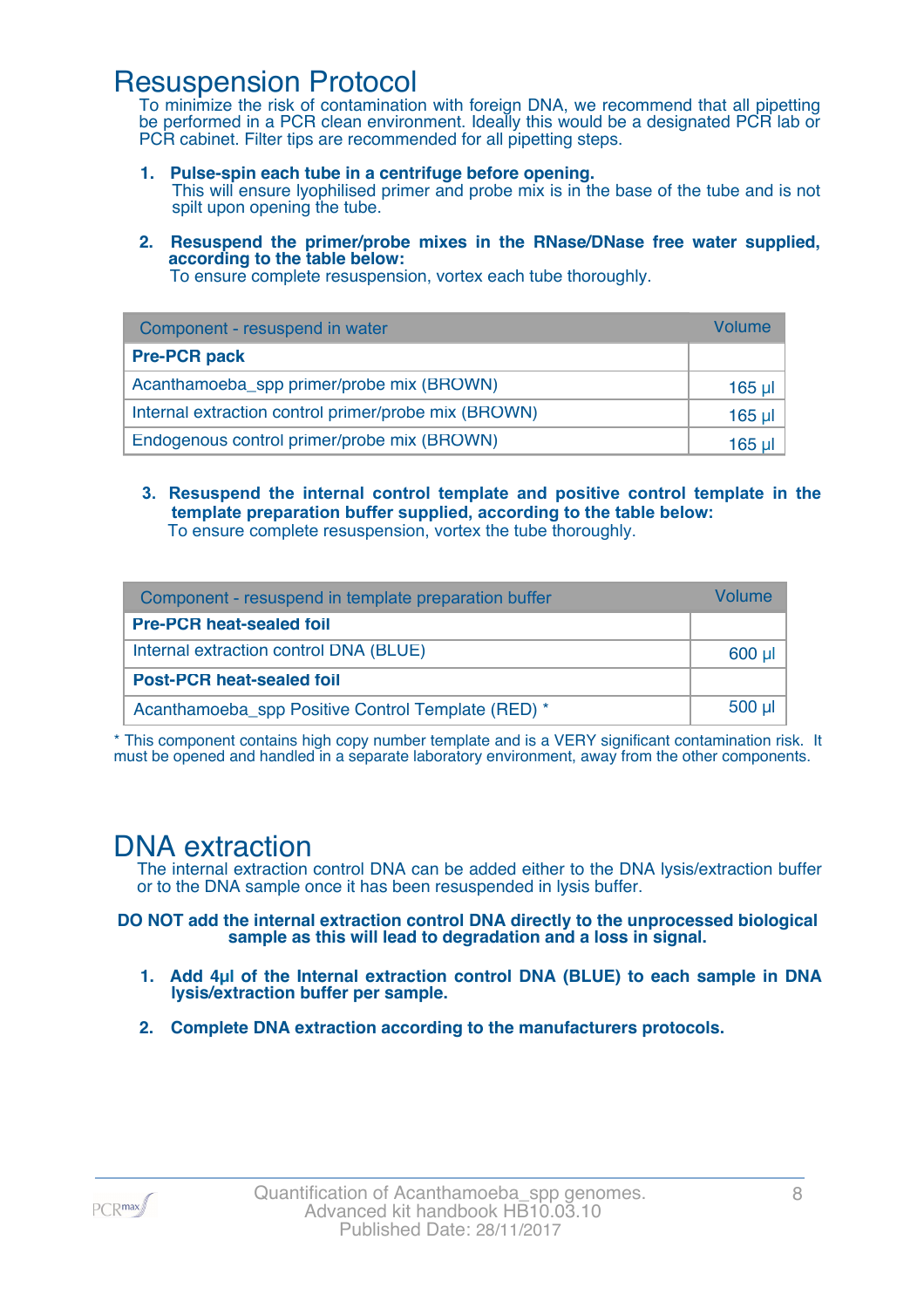# qPCR detection protocol

**1. For each DNA sample prepare a reaction mix according to the table below:** Include sufficient reactions for positive and negative controls.

| Component                                            | Volume          |
|------------------------------------------------------|-----------------|
| Lyophilised 2X qPCR Master Mix                       | 10 <sub>µ</sub> |
| Acanthamoeba_spp primer/probe mix (BROWN)            | 1 µl            |
| Internal extraction control primer/probe mix (BROWN) | 1 µl            |
| RNase/DNase free water (WHITE)                       | 3 <sub>µ</sub>  |
| <b>Final Volume</b>                                  | 15 <sub>µ</sub> |

#### **2. For each DNA sample prepare an endogenous control reaction according to the table below (Optional):**

This control reaction will provide crucial information regarding the quality of the biological sample.

| Component                                   | Volume       |
|---------------------------------------------|--------------|
| Lyophilised 2X qPCR Master Mix              | 10 ul        |
| Endogenous control primer/probe mix (BROWN) | 1 ul         |
| RNase/DNase free water (WHITE)              | 4 ul         |
| <b>Final Volume</b>                         | <u>15 ul</u> |

- **3. Pipette 15µl of each mix into individual wells according to your real-time PCR experimental plate set up.**
- **4. Prepare sample DNA templates for each of your samples.**
- **5. Pipette 5µl of DNA template into each well, according to your experimental plate set up.**

For negative control wells use 5µl of RNase/DNase free water. The final volume in each well is 20ul.

**6. If a standard curve is included for quantitative analysis prepare a reaction mix according to the table below:**

| Component                                 | Volume         |
|-------------------------------------------|----------------|
| Lyophilised 2X qPCR Master Mix            | $10 \mu$       |
| Acanthamoeba_spp primer/probe mix (BROWN) | 1 $\mu$        |
| RNase/DNase free water (WHITE)            | 4 $\mu$        |
| <b>Final Volume</b>                       | $15$ µ $\vert$ |

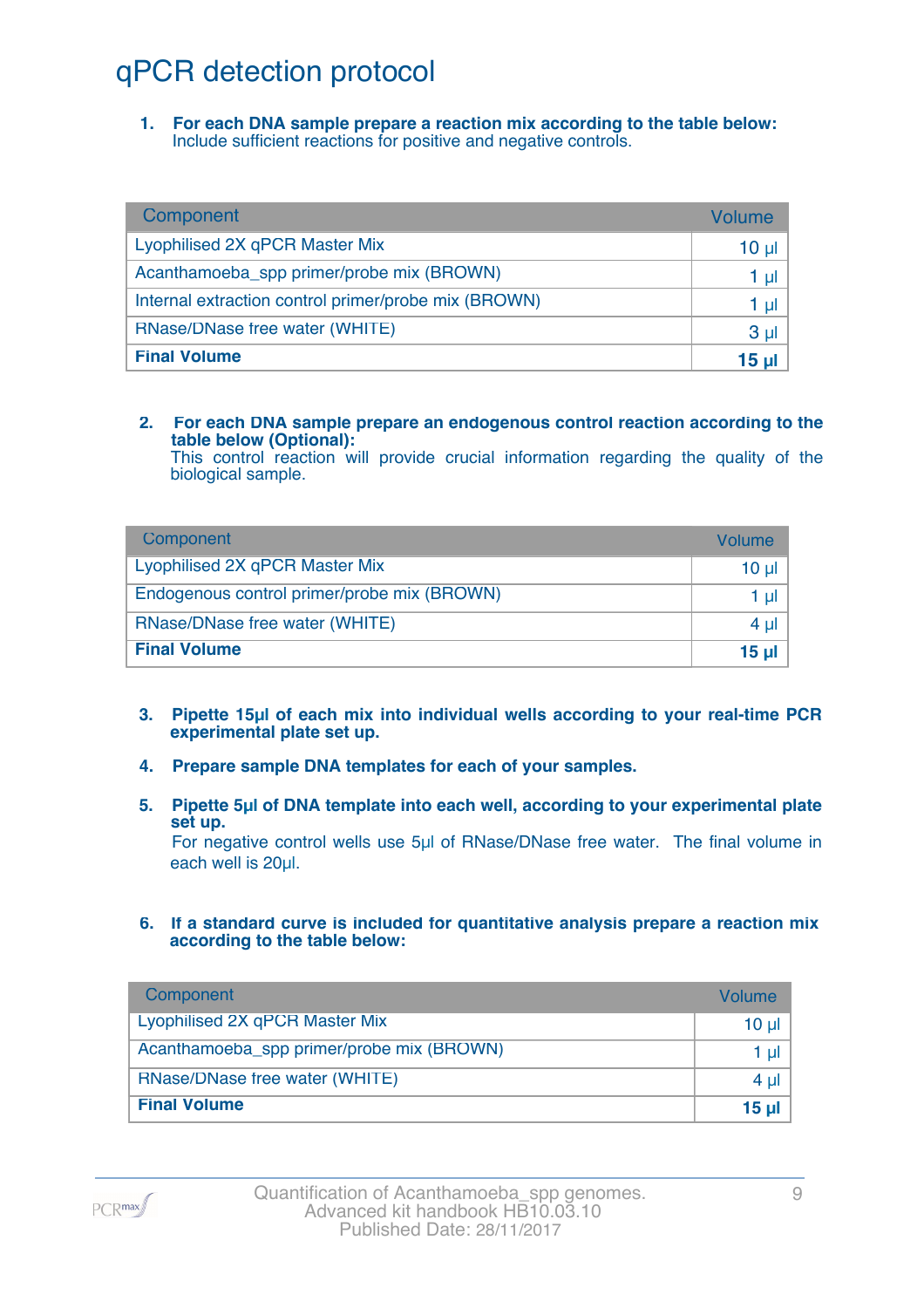#### **7. Preparation of standard curve dilution series.**

- 1) Pipette 90µl of template preparation buffer into 5 tubes and label 2-6
- 2) Pipette 10µl of Positive Control Template (RED) into tube 2
- 3) Vortex thoroughly
- 4) Change pipette tip and pipette 10µl from tube 2 into tube 3
- 5) Vortex thoroughly

Repeat steps 4 and 5 to complete the dilution series

| <b>Standard Curve</b>         | <b>Copy Number</b>     |
|-------------------------------|------------------------|
| Tube 1 Positive control (RED) | $2 \times 10^5$ per µl |
| Tube 2                        | $2 \times 10^4$ per µl |
| Tube 3                        | $2 \times 10^3$ per µl |
| Tube 4                        | $2 \times 10^2$ per µl |
| Tube 5                        | 20 per µl              |
| Tube 6                        | 2 per µl               |

**8. Pipette 5µl of standard template into each well for the standard curve according to your experimental plate set up.** The final volume in each well is 20µl.

# qPCR amplification protocol

Amplification conditions using Lyophilised 2X qPCR Master Mix.

|             | <b>Step</b>              | <b>Time</b>     | <b>Temp</b> |
|-------------|--------------------------|-----------------|-------------|
|             | Enzyme activation        | 2 min           | 95 °C       |
| Cycling x50 | <b>Denaturation</b>      | 10 <sub>s</sub> | 95 °C       |
|             | <b>DATA COLLECTION *</b> | 60 <sub>s</sub> | 60 °C       |

\* Fluorogenic data should be collected during this step through the FAM and VIC channels

PCR<sub>max</sub>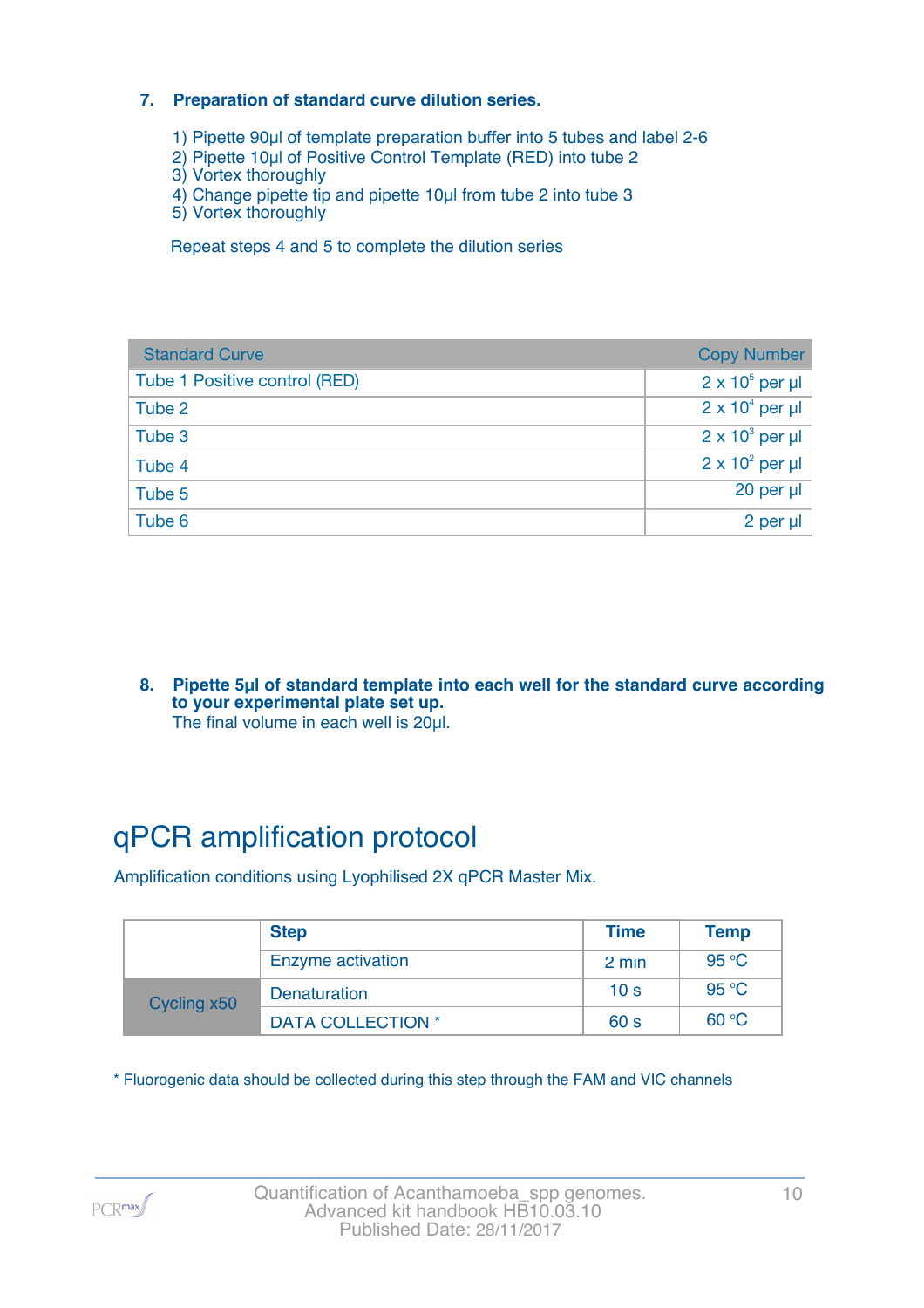# Interpretation of Results

| <b>Target</b><br>(FAM) | <b>Internal</b><br>control<br>(NIC) | <b>Positive</b><br>control | <b>Negative</b><br>control | Interpretation                                                                                                  |
|------------------------|-------------------------------------|----------------------------|----------------------------|-----------------------------------------------------------------------------------------------------------------|
| $\leq 30$              | $+ 1 -$                             | ٠                          |                            | <b>POSITIVE QUANTITATIVE RESULT</b><br>calculate copy number                                                    |
| > 30                   | ÷                                   | ٠                          |                            | <b>POSITIVE QUANTITATIVE RESULT</b><br>calculate copy number                                                    |
| > 30                   |                                     |                            |                            | <b>POSITIVE QUALITATIVE RESULT</b><br>do not report copy number as this<br>may be due to poor sample extraction |
|                        | ÷                                   | ٠                          |                            | <b>NEGATIVE RESULT</b>                                                                                          |
| $+ 1 -$                | $+ 1 -$                             | ÷                          | $\leq 35$                  | <b>EXPERIMENT FAILED</b><br>due to test contamination                                                           |
| $+ 1 -$                | $+ 1 -$                             | ÷                          | > 35                       | $\star$                                                                                                         |
|                        |                                     | ÷                          |                            | <b>SAMPLE PREPARATION FAILED</b>                                                                                |
|                        |                                     |                            |                            | <b>EXPERIMENT FAILED</b>                                                                                        |

Positive control template (RED) is expected to amplify between Cq 16 and 23. Failure to satisfy this quality control criterion is a strong indication that the experiment has been compromised.

\*Where the test sample is positive and the negative control is positive with a  $Cq > 35$ , the sample must be reinterpreted based on the relative signal strength of the two results:



If the sample amplifies  $> 5$  Cq earlier than the negative control then the sample should be reinterpreted (via the table above) with the negative control verified as negative.



If the sample amplifies < 5 Cq earlier than the negative control then the positive sample result is invalidated and the result should be determined inconclusive due to test contamination. The test for this sample should be repeated.